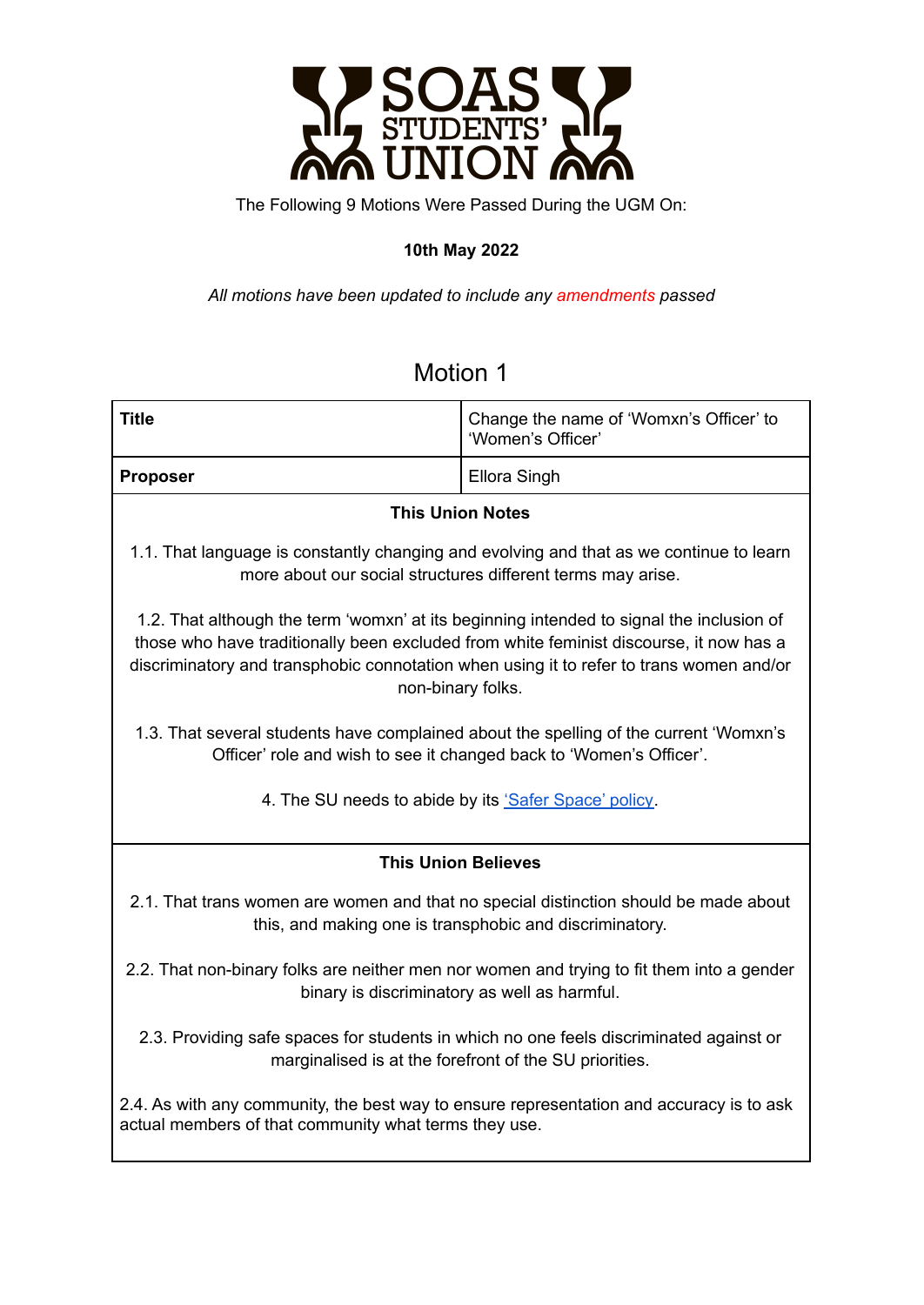

#### **This Union Resolves**

3.1. To adopt a new spelling with an 'E' for the 'Women's Officer' role.

3.2. To commit to liaise with different groups of students about their preferred terminology.

| <b>Title</b>                                                                                                                                                                                                                                                                                                                                                                                                                                                   | Demanding more support and inclusion for<br>study abroad programs and immigrant<br>students |
|----------------------------------------------------------------------------------------------------------------------------------------------------------------------------------------------------------------------------------------------------------------------------------------------------------------------------------------------------------------------------------------------------------------------------------------------------------------|---------------------------------------------------------------------------------------------|
| <b>Proposer</b>                                                                                                                                                                                                                                                                                                                                                                                                                                                | Gioia Scazza                                                                                |
| <b>This Union Notes</b>                                                                                                                                                                                                                                                                                                                                                                                                                                        |                                                                                             |
| 1.1. The failure of SOAS to provide year abroad placements for students whose degrees<br>offered<br>them, with a particular lack in Afrika.                                                                                                                                                                                                                                                                                                                    |                                                                                             |
| 1.2 Despite publicising the new "Africa and the Black Diaspora" studies, SOAS has done<br>next to                                                                                                                                                                                                                                                                                                                                                              |                                                                                             |
| nothing to support students that applied to African studies, Middle East studies, South and<br>South East Asian studies, before the courses were cut off.                                                                                                                                                                                                                                                                                                      |                                                                                             |
| 1.3 That SOAS is complicit in the UK border regime and many students are required to<br>adapt to this framework in order to complete their studies and has not informed European<br>students that they<br>could be entitled for EEA Migrant Worker maintenance loan;<br>o The dissolution was not communicated to Student Finance, which has caused a lot of<br>complications and disruption in the loan application process, and consequently in<br>enrolment |                                                                                             |
| <b>This Union Believes</b>                                                                                                                                                                                                                                                                                                                                                                                                                                     |                                                                                             |
| 2.1 The year abroad is an important part of students' studies, and all efforts should be                                                                                                                                                                                                                                                                                                                                                                       | made to<br>make it possible.                                                                |
| 2.2 Since SOAS has failed to provide study abroad programs for courses that were meant<br>to include it.                                                                                                                                                                                                                                                                                                                                                       |                                                                                             |
| 2.3 The SOAS community (students, professional and academic staff) are entitled to have<br>ultimate oversight over course changes and academic programs, especially when they<br>have already been offered to prospective students.                                                                                                                                                                                                                            |                                                                                             |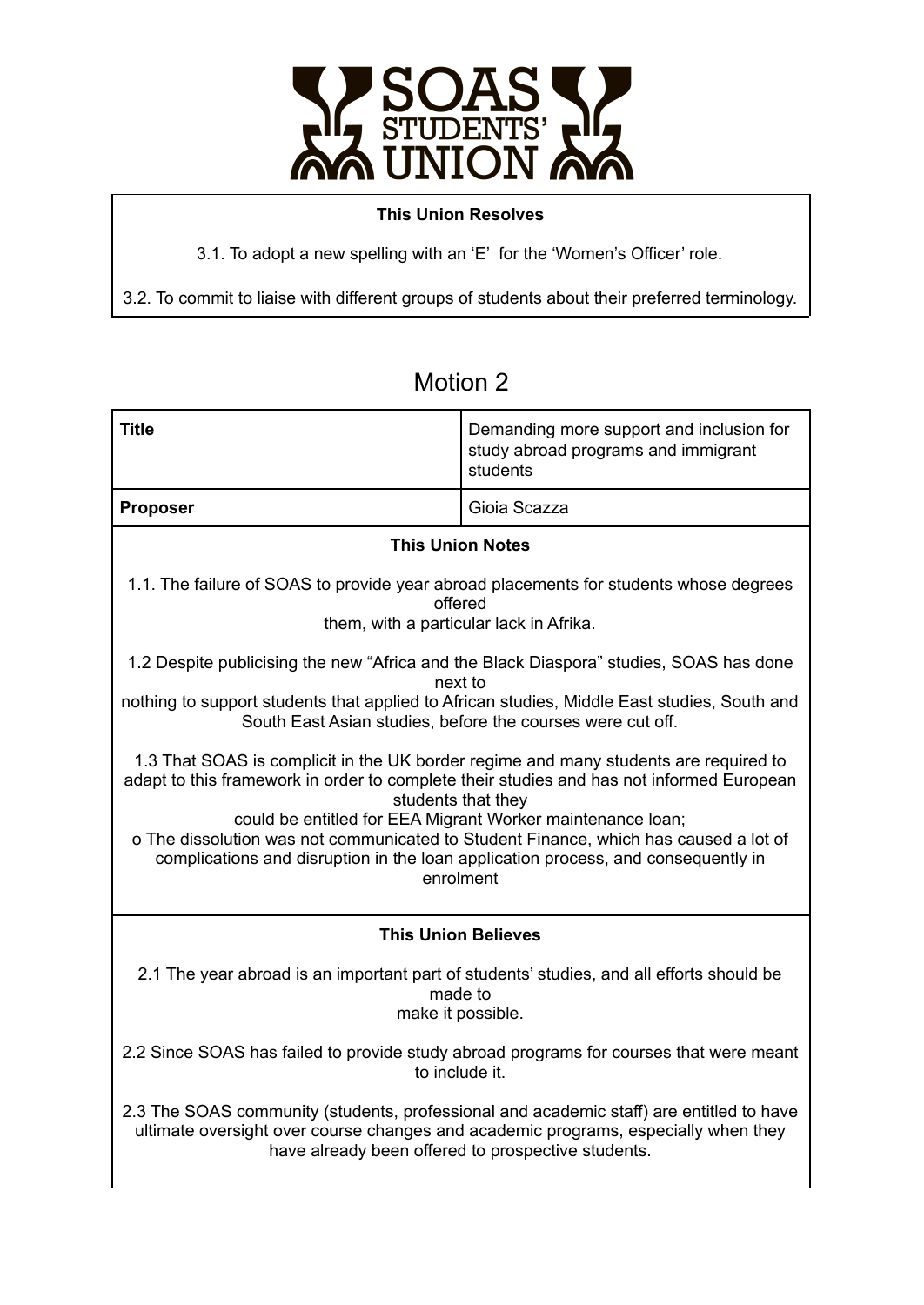

2.4 Education should be freely and equally available regardless of nationality or immigration status and university services should be accessible to all students based on equity; SOAS should remedy the inconveniences caused by the lack of communication with student finance, be that academic or financial.

#### **This Union Resolves**

3.1 The SU will hold a conversation with SOAS to demand that it guarantees the possibility, for students of year abroad courses, to further the studies of their areas and languages of focus.

3.2 That SOAS will be requested to provide institutional support to students who decide to make their own year abroad independently, such as providing support for visas and any other Requirements.

3.3 That SOAS will be demanded to offer more partnerships with universities in the Global South and institutionally support students that decide to further their research and learning of languages by themselves, in when partnership universities cannot be provided.

3.4 The SU will urge SOAS to support the students throughout bureaucratic processes when their immigration limits their access to the services;

o Students whose course of studies was affected by SOAS's lack of support should be provided compensation.

### Motion 3

| Title                   | Cops off Campus |
|-------------------------|-----------------|
| Proposer                | Ella Spencer    |
| <b>This Union Notes</b> |                 |

1.1. The historic oppressive role of the police and persecution of liberatory movements and black and brown, femme, queer and trans presenting and disabled peoples

1. 2. The imminent passing of the [PCSC](https://bills.parliament.uk/bills/2839) bill, which will greatly increase police powers, criminalise protest and trespass, further increasing the violently discriminatory role of the police

#### **This Union Believes**

2.1. The police are a serious threat to safety on campus but also beyond; they don't serve to "protect our communities"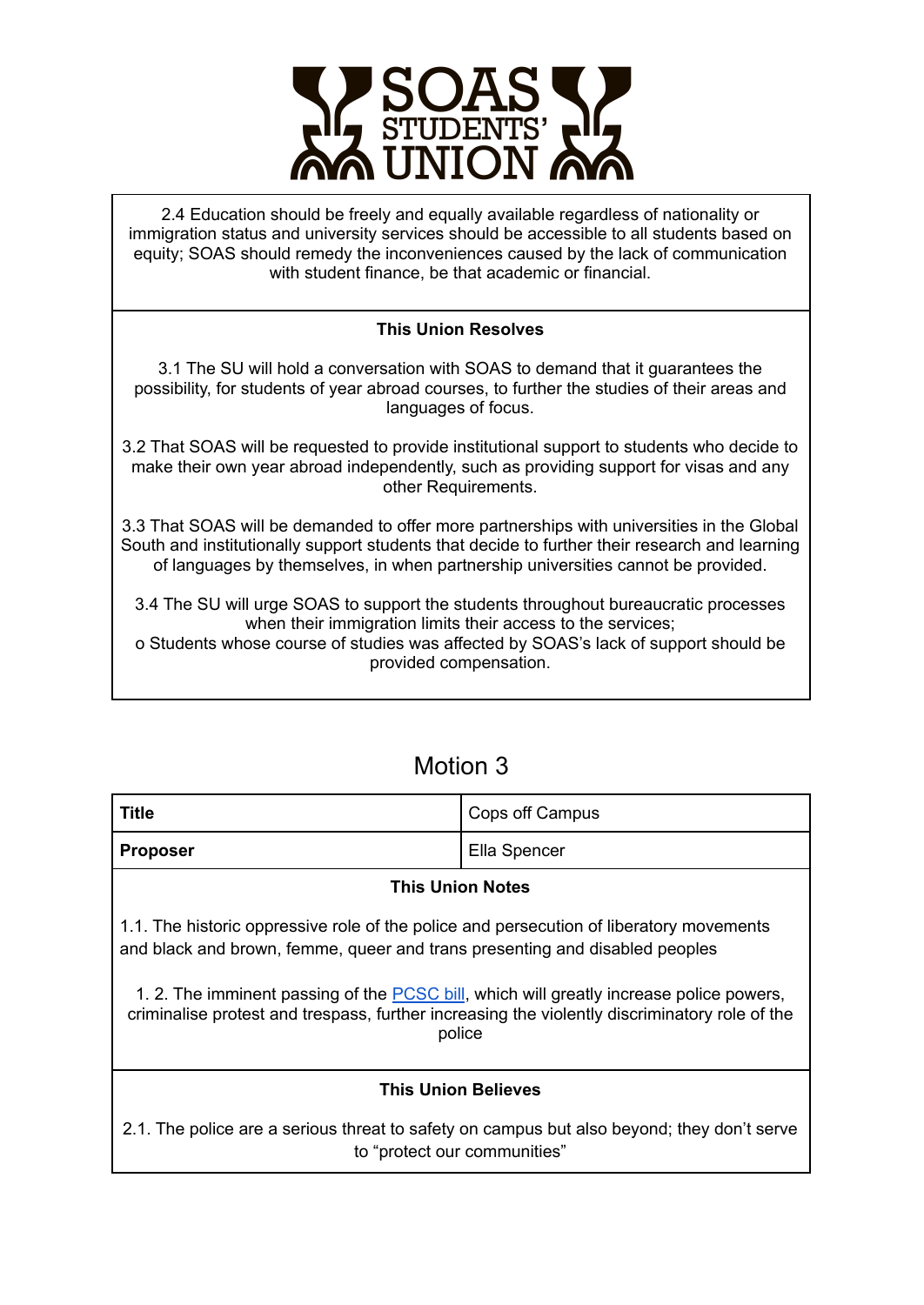

2.2. Police presence on campus facilitates their and the states surveillance, intimidation and violence against students and workers, particularly black and brown, femme, queer and trans presenting and disabled peoples

2.3. Cooperation with the police helps them and the state suppress political activity

### **This Union Resolves**

3.1. To adopt the following "Cops off Campus policy" to support students against police surveillance and violence:

- The Union commits to offer training for sabbatical officers on how to engage with the police.
- To pressure the school not to allow or invite police onto our campus for their events. - To condemn police presence in halls of residence (Dinwiddy and Paul Robeson).
- To support students who, in their actions, may incur unlawful challenges by the police. For instance being followed, stopped and searched or arrested.
- To lobby SOAS so that in cases of emergency, or where students wish to use SOAS safe spaces to talk with police, they will be admitted to the building.
- 3.2. To support the establishment of a campus CopWatch group, in cooperation with the local area and other university communities
- 3.3. To commit to ongoing work to spread awareness of this policy amongst students, and hold open spaces where by students can contribute to and shape this policy

| <b>Title</b>                                                                                                              | SOAS Justice For Workers proposal for a<br>mural of Consuelo Moreno, Lenin Escudero<br>& Sandy Nicoll in the JCR |
|---------------------------------------------------------------------------------------------------------------------------|------------------------------------------------------------------------------------------------------------------|
| <b>Proposer</b>                                                                                                           | Ella Spencer                                                                                                     |
| <b>This Union Notes</b>                                                                                                   |                                                                                                                  |
| 1.1. That Consuelo Moreno has been part of the Justice For Workers campaign for 16<br>years, since its formation in 2006; |                                                                                                                  |
| 1.2. That Lenin Escudero has been part of the Justice For Workers campaign since its<br>formation in 2006.                |                                                                                                                  |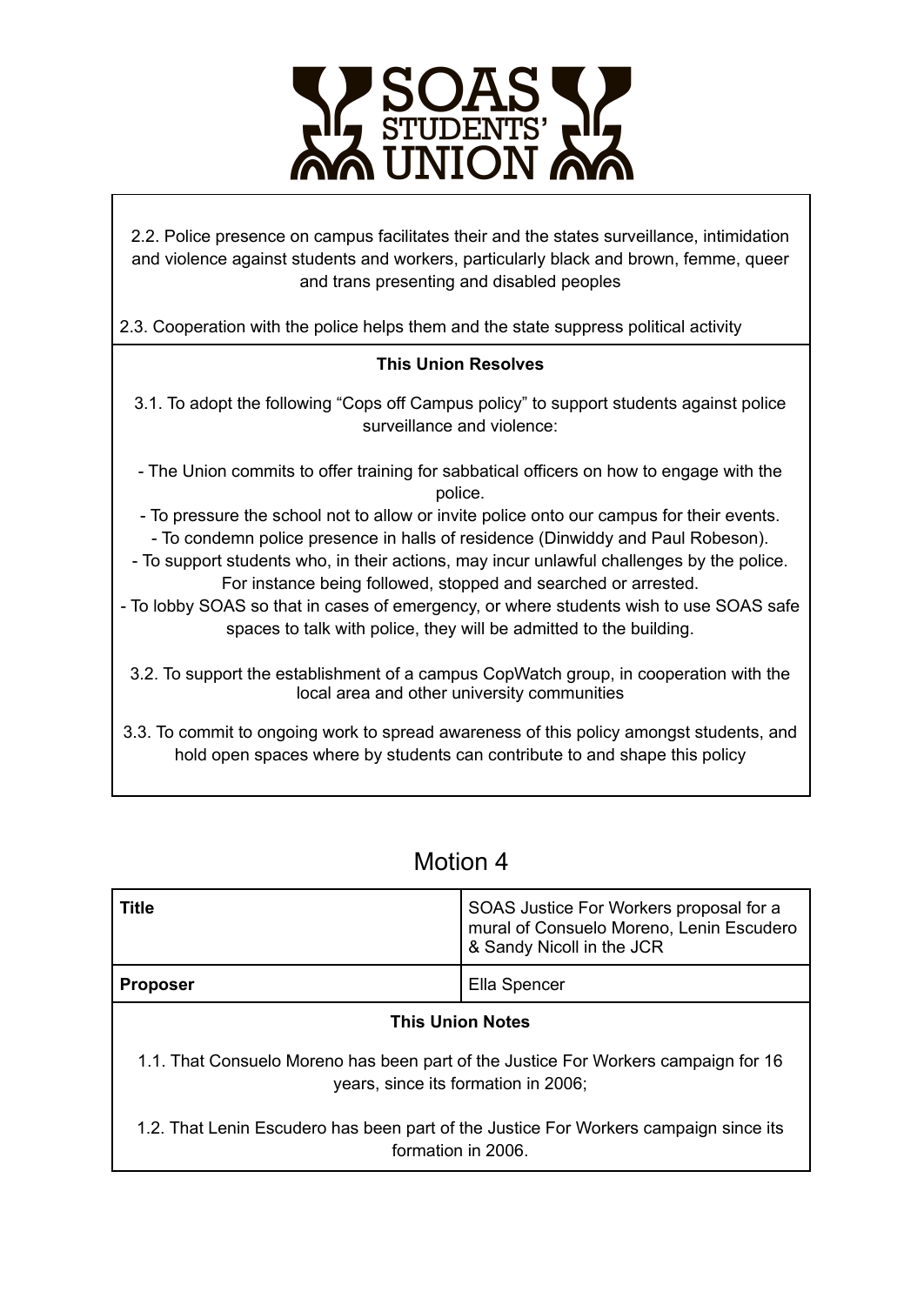

1.3. That the campaign has been successful in achieving a London living wage for all cleaners along with sick pay, holiday pay, pensions and an end to outsourcing in 2018;

1.4. That Sandy Nicoll has been UNISON rep at SOAS for many years and a part of the Justice For Workers campaign for many years;

1.5. That Sandy Nicoll has been a long-standing and dedicated supporter and advocate for students and staff at SOAS;

1.6. That the victory of the end outsourcing campaign at SOAS has been an inspiration nationally and internationally for other worker campaigns and that Consuelo Moreno, Lenin Escudero and Sandy Nicoll have and continue to play important roles in the campaign.

### **This Union Believes**

2.1. That Consuelo Moreno, Lenin Escudero and Sandy Nicoll deserve recognition for their work at SOAS;

2.2. That murals act as a form of archiving campaign history which allows those who come after us to continue the work.

### **This Union Resolves**

3.1. To facilitate and fund the painting of a mural of Consuelo Moreno, Lenin Escudero and Sandy Nicoll in the JCR in recognition of their outstanding contributions to the SOAS community;

3.2. To continue to stand in solidarity with the Justice For Workers campaign.

| <b>Title</b>                                                                         | Affiliate to and actively promote London<br>Nightline at SOAS |
|--------------------------------------------------------------------------------------|---------------------------------------------------------------|
| <b>Proposer</b>                                                                      | Gabby Horecka                                                 |
| <b>This Union Notes</b>                                                              |                                                               |
| 1.1 Nightline is an anonymous listening and information service run by students, for |                                                               |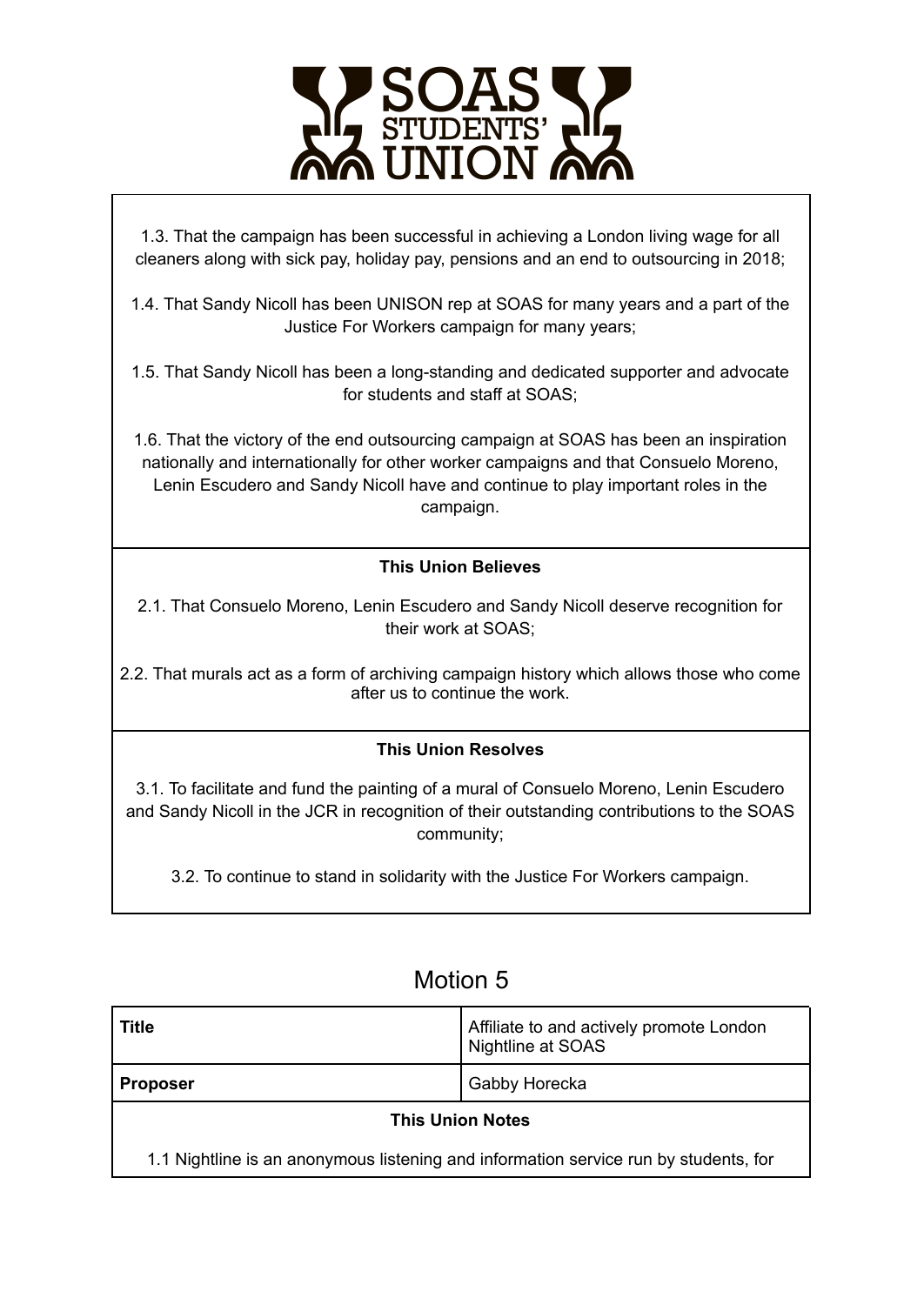

| students https://nightline.org.uk/                                                                                                                                                                                             |  |
|--------------------------------------------------------------------------------------------------------------------------------------------------------------------------------------------------------------------------------|--|
| 1.2 Nightline operates from 6pm to 8am every day except during term breaks                                                                                                                                                     |  |
| 1.3 Nightline volunteers have undergone extensive training and are supervised                                                                                                                                                  |  |
| 1.4 There are many ways to contact Nightline: phone, live chat, free Skype call, and<br>Email                                                                                                                                  |  |
| 1.5 Other than an automated email and information on the web site, SOAS Advice<br>and Wellbeing Service does not provide a support service during the evenings and at<br>Weekends                                              |  |
| 1.6 Accessing support from SOAS Advice and Wellbeing Service requires students to<br>fill in a long form, there may be a wait before getting support and support may be<br>Denied                                              |  |
| 1.7 There is currently no crisis support for SOAS students provided by SOAS or SOAS<br><b>Students Union (SU)</b>                                                                                                              |  |
| 1.8 Neither SOAS nor SOAS SU is currently affiliated to London Nightline                                                                                                                                                       |  |
| 1.9 Affiliation to London Nightline would cost SOAS £2,200 and the SU £600 approx                                                                                                                                              |  |
| 1.10 SOAS and SOAS SU annual budgets are finalised in July and so there is time to<br>make sure money is earmarked for this project                                                                                            |  |
| <b>This Union Believes</b>                                                                                                                                                                                                     |  |
| 2.1 The student support currently available to SOAS students is inadequate                                                                                                                                                     |  |
| 2.2 Lack of timely support is adversely affecting the mental and emotional wellbeing<br>of SOAS students                                                                                                                       |  |
| 2.3 Minority group students (students with disabilities, overseas students, remote<br>students, mature students, working students, and LGBT+ students amongst others)<br>are more likely to be affected by the lack of support |  |
| 2.4 Affiliating to Nightline and actively promoting it to the entire staff and student body<br>would plug a gap in current student support                                                                                     |  |

### **This Union Resolves**

3.1 SOAS Students Union affiliates to London Nightline

3.2 SOAS Students Union lobbies SOAS to also affiliate to London Nightline

3.3 SOAS Students Union works with SOAS to actively promote London Nightline to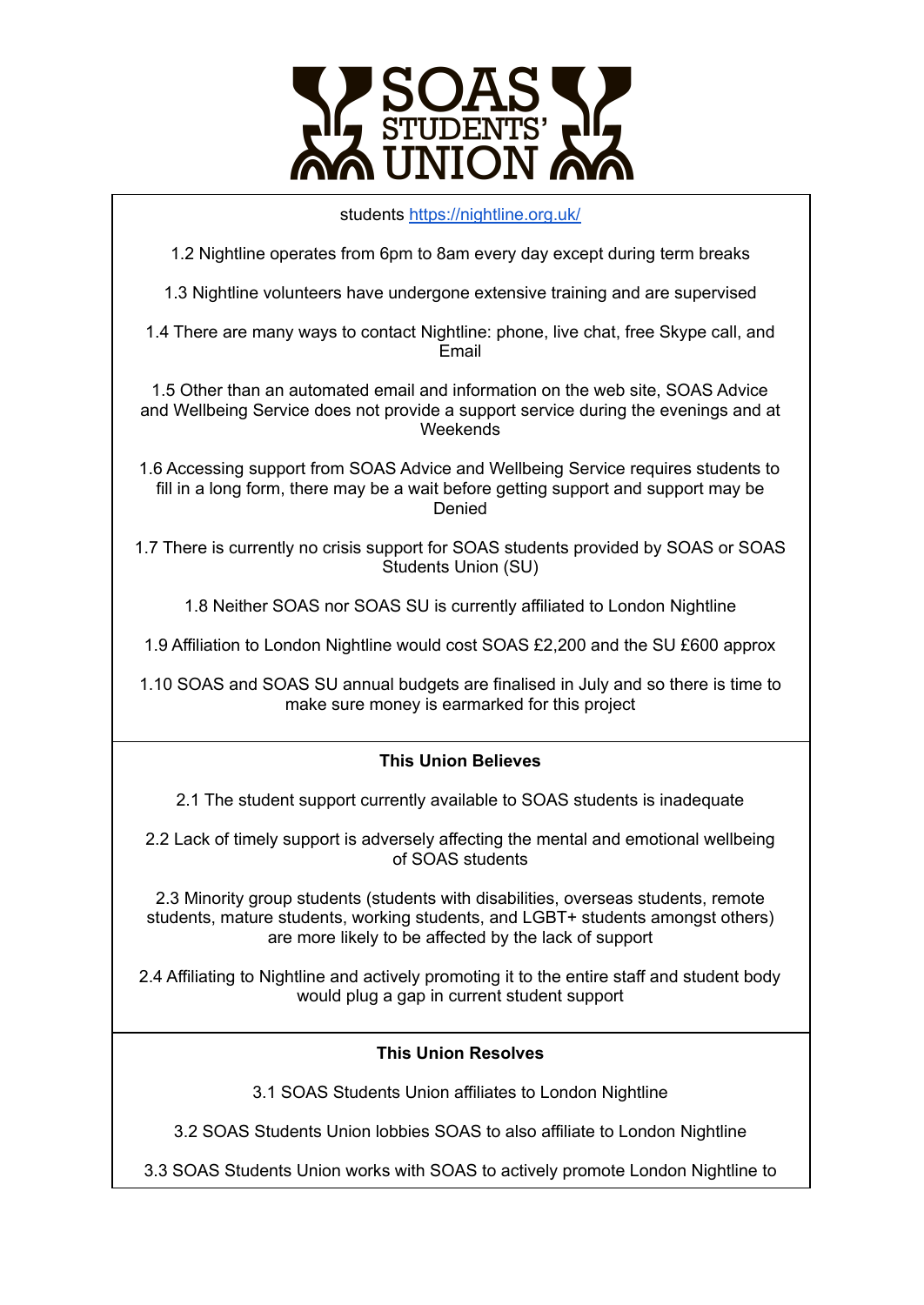

the entire staff and student body

| <b>Title</b>                                                                                                                                                                                                                                      | Improve SOAS student support                                                  |
|---------------------------------------------------------------------------------------------------------------------------------------------------------------------------------------------------------------------------------------------------|-------------------------------------------------------------------------------|
| <b>Proposer</b>                                                                                                                                                                                                                                   | Gabby Horecka                                                                 |
| <b>This Union Notes</b>                                                                                                                                                                                                                           |                                                                               |
| 1.1 Accessing student support at SOAS is bureaucratic and impersonal                                                                                                                                                                              |                                                                               |
| 1.2 Students who need support are having to wait for a limited range of support                                                                                                                                                                   |                                                                               |
| 1.3 Student Advice and Wellbeing does not respond to students in a timely or<br>appropriate way (phones are not answered, emails not responded to, students not<br>kept informed of what or when help will be available, students denied support) |                                                                               |
| 1.4 Student Advice and Wellbeing does not consult SOAS students or SOAS Students<br>Union (S)U when making decisions about student support services                                                                                               |                                                                               |
| 1.5 Student Advice and Wellbeing recently started promoting 'Talk Campus' at SOAS                                                                                                                                                                 |                                                                               |
| <b>This Union Believes</b>                                                                                                                                                                                                                        |                                                                               |
| 2.1 Students are not accessing support they could and should be getting                                                                                                                                                                           |                                                                               |
| 2.2 Students mental and emotional wellbeing is being adversely affected during their<br>studies and potentially when they leave                                                                                                                   |                                                                               |
| 2.3 Student support could be better if the different parts of Student Advice and<br>Wellbeing worked in a more collaborative way with each other and with SOAS SU                                                                                 |                                                                               |
|                                                                                                                                                                                                                                                   | 2.4 'Talk Campus' is an inappropriate resource and causes more harm than good |
| <b>This Union Resolves</b>                                                                                                                                                                                                                        |                                                                               |
| 3.1 To work with SOAS Student Advice and Wellbeing to review student support<br>provision at SOAS                                                                                                                                                 |                                                                               |
| 3.2 To work with SOAS Student Advice and Wellbeing to formulate and implement an<br>ongoing strategy to identify and address gaps in student support                                                                                              |                                                                               |
| 3.3 To work with SOAS Student Advice and Wellbeing to ensure students are                                                                                                                                                                         |                                                                               |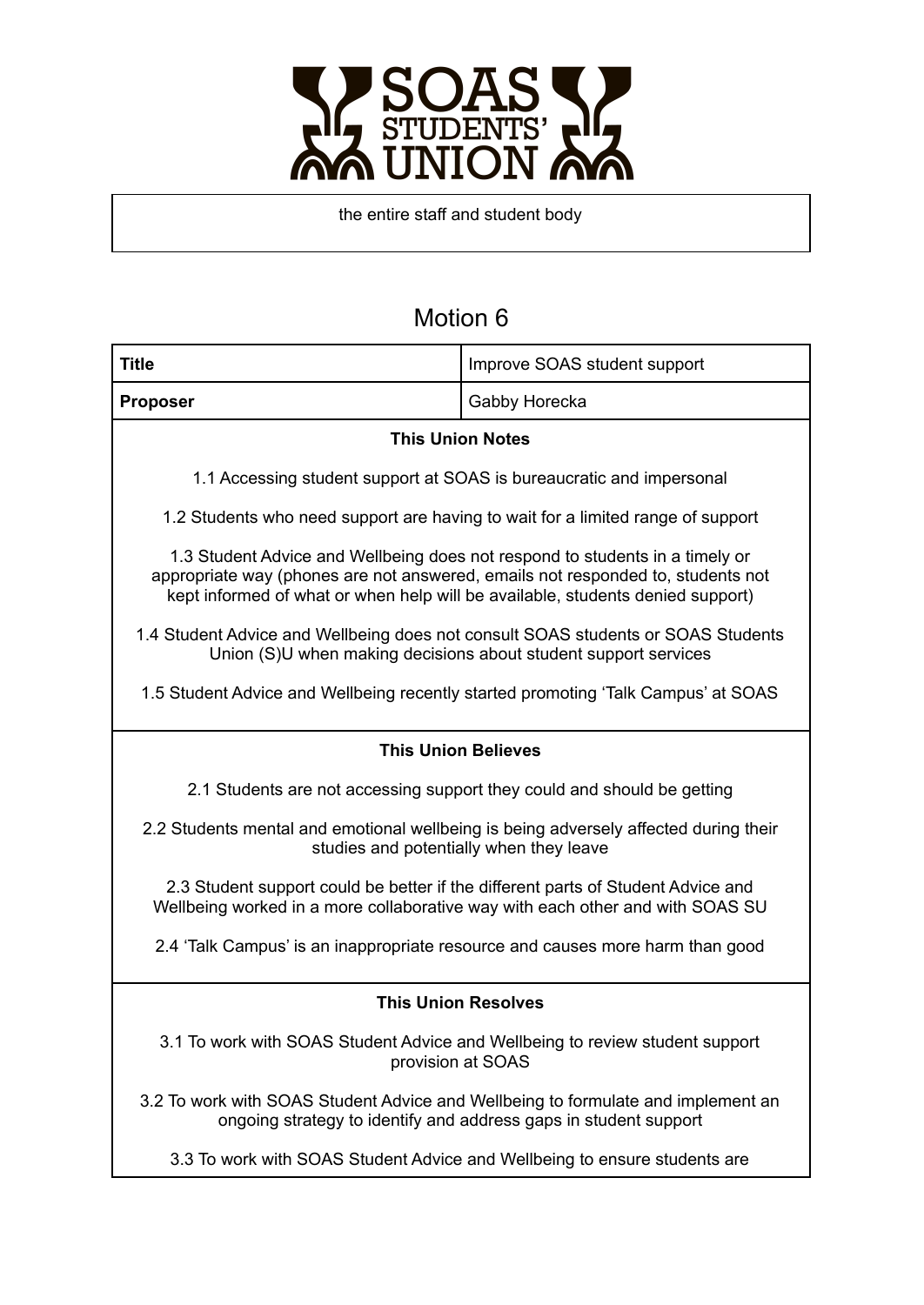

regularly consulted about their support needs and proposed new services

3.4 To work with SOAS Student Advice and Wellbeing to review the benefits and harms of 'Talk Campus', to ascertain the student body's response to it and take appropriate action

| <b>Title</b>                                                                                                                                                                                  | Solidarity with GOSH Workers                                                      |
|-----------------------------------------------------------------------------------------------------------------------------------------------------------------------------------------------|-----------------------------------------------------------------------------------|
| <b>Proposer</b>                                                                                                                                                                               | <b>Abel Harvie-Clark</b>                                                          |
| <b>This Union Notes</b>                                                                                                                                                                       |                                                                                   |
| 1.1. National Health Service (NHS) security guards at Great Ormond Street Hospital<br>(GOSH) - just minutes away from SOAS - do not have the same terms and conditions as<br>other NHS staff. |                                                                                   |
| 1.2. The security guards at GOSH are nearly all Black or brown migrants who are being<br>denied the same terms & conditions as their NHS colleagues.                                          |                                                                                   |
| 1.3. These workers are the only workers on site at GOSH who are being denied full pay<br>sick pay during the global coronavirus pandemic.                                                     |                                                                                   |
| 1.4. The security guards at GOSH are outsourced through Carlisle Support Services, a<br>private contractor owned by the Conservative Party donor Lord Ashcroft.                               |                                                                                   |
| 1.5. The workers have taken 50 days of strike action, but GOSH still refuses to listen                                                                                                        |                                                                                   |
| <b>This Union Believes</b>                                                                                                                                                                    |                                                                                   |
| 2.1. Our NHS is a public service and should not be used to funnel profits into the pockets<br>of wealthy Conservative Party donors.                                                           |                                                                                   |
| 2.2. A two-tier system of terms and conditions within the NHS, where mostly Black or<br>brown migrants are given worse terms and conditions, is an example of structural racism.              |                                                                                   |
| 2.3. We fight racism with solidarity.                                                                                                                                                         |                                                                                   |
| <b>This Union Resolves</b>                                                                                                                                                                    |                                                                                   |
|                                                                                                                                                                                               | 3.1. To issue a public expression of solidarity with the security guards at GOSH. |
| 3.2. To support fundraising activities for the GOSH security guards strike fund.                                                                                                              |                                                                                   |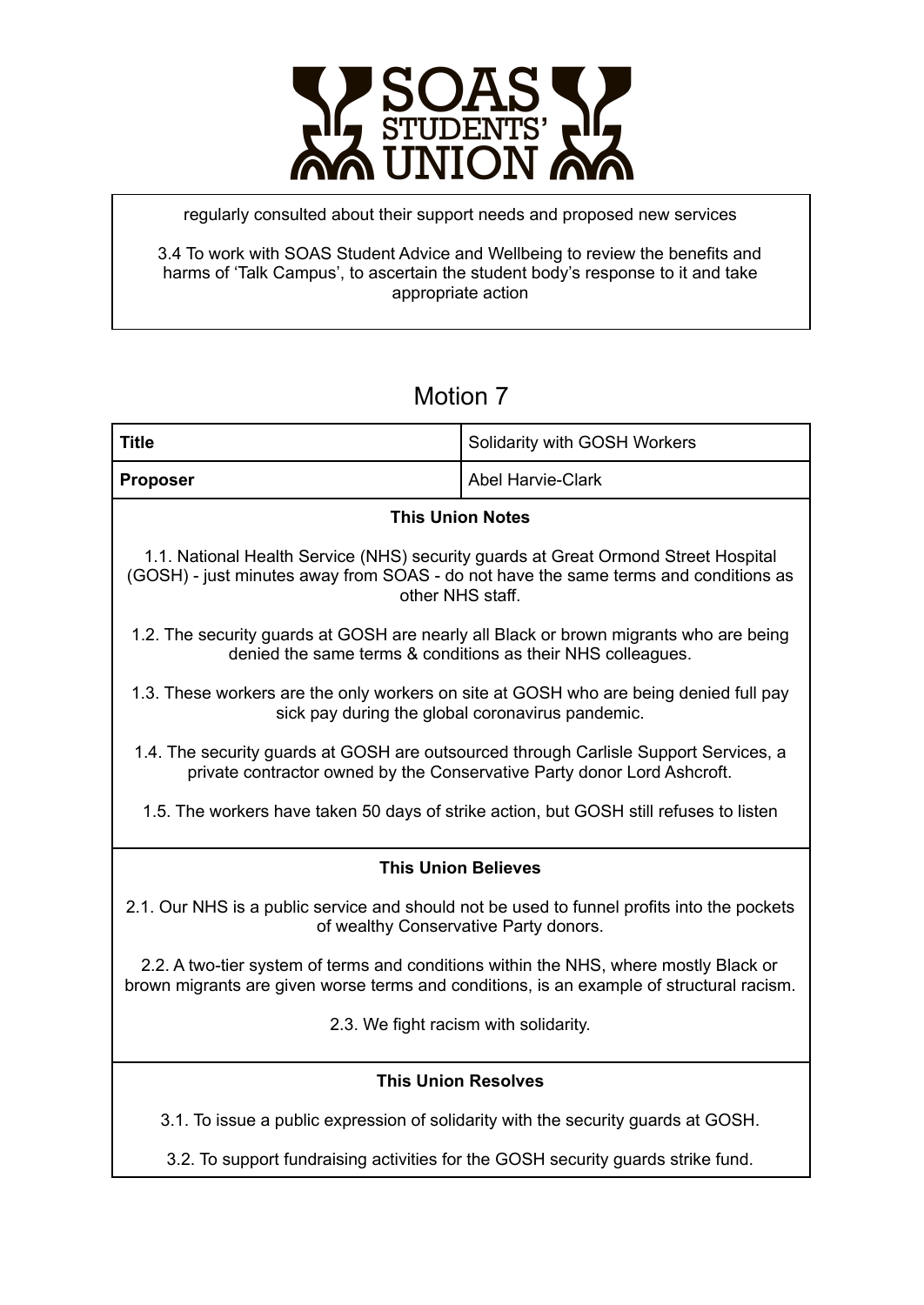

3.3. Advertise all actions supporting these workers to members of the union

3.4. To invite GOSH workers to upcoming SOAS events, and support the running of events in SU spaces which support their campaign

3.5. To encourage the SOAS community to attend the GOSH picket line

| <b>Title</b>                                                                                                                                                                                                                                                                                                                                                           | Solidarity with Couriers Organising Against<br>Pay Cuts and Discrimination               |
|------------------------------------------------------------------------------------------------------------------------------------------------------------------------------------------------------------------------------------------------------------------------------------------------------------------------------------------------------------------------|------------------------------------------------------------------------------------------|
| <b>Proposer</b>                                                                                                                                                                                                                                                                                                                                                        | <b>Maxine Mallon</b>                                                                     |
| <b>This Union Notes</b>                                                                                                                                                                                                                                                                                                                                                |                                                                                          |
| 1.1. Couriers across England are engaged in the longest ever ongoing dispute with Just<br>Eat/Stuart over a 24% percent pay cut. The strike has seen many new areas organise<br>unions with IWGB.                                                                                                                                                                      |                                                                                          |
| 1.2. These strikes exist in the context of couriers organising industrial action worldwide.<br>Deliveroo couriers recently went on strike in Dubai, where industrial action is illegal                                                                                                                                                                                 |                                                                                          |
| 1.3. Couriers in Hackney have been campaigning for safe work, decent conditions, and<br>against unfair fines. In response, a police immigration raid targeted the couriers and<br>arrested 8 on immigration charges -<br>https://twitter.com/IWGB CLB/status/1488061332716929031. Their campaign has<br>recently targeted WingStop for their poor treatment of drivers |                                                                                          |
| <b>This Union Believes</b>                                                                                                                                                                                                                                                                                                                                             |                                                                                          |
| 2.1. Couriers organising against the exploitative conditions of the gig economy deserve<br>our full support                                                                                                                                                                                                                                                            |                                                                                          |
| 2.2. That the struggle of the IWGB couriers is an exemplification of many currently<br>ongoing movements e.g. PCSC and Nationality and Borders Bill bills, worker's rights and<br>strikes, migrant justice, police corruption, failure of the Labour Party leadership                                                                                                  |                                                                                          |
| <b>This Union Resolves</b>                                                                                                                                                                                                                                                                                                                                             |                                                                                          |
| 3.1. To express our public support for the couriers strike, and circulate their strike fund                                                                                                                                                                                                                                                                            |                                                                                          |
|                                                                                                                                                                                                                                                                                                                                                                        | 3.2. To encourage students to attend any future demonstrations held in London as part of |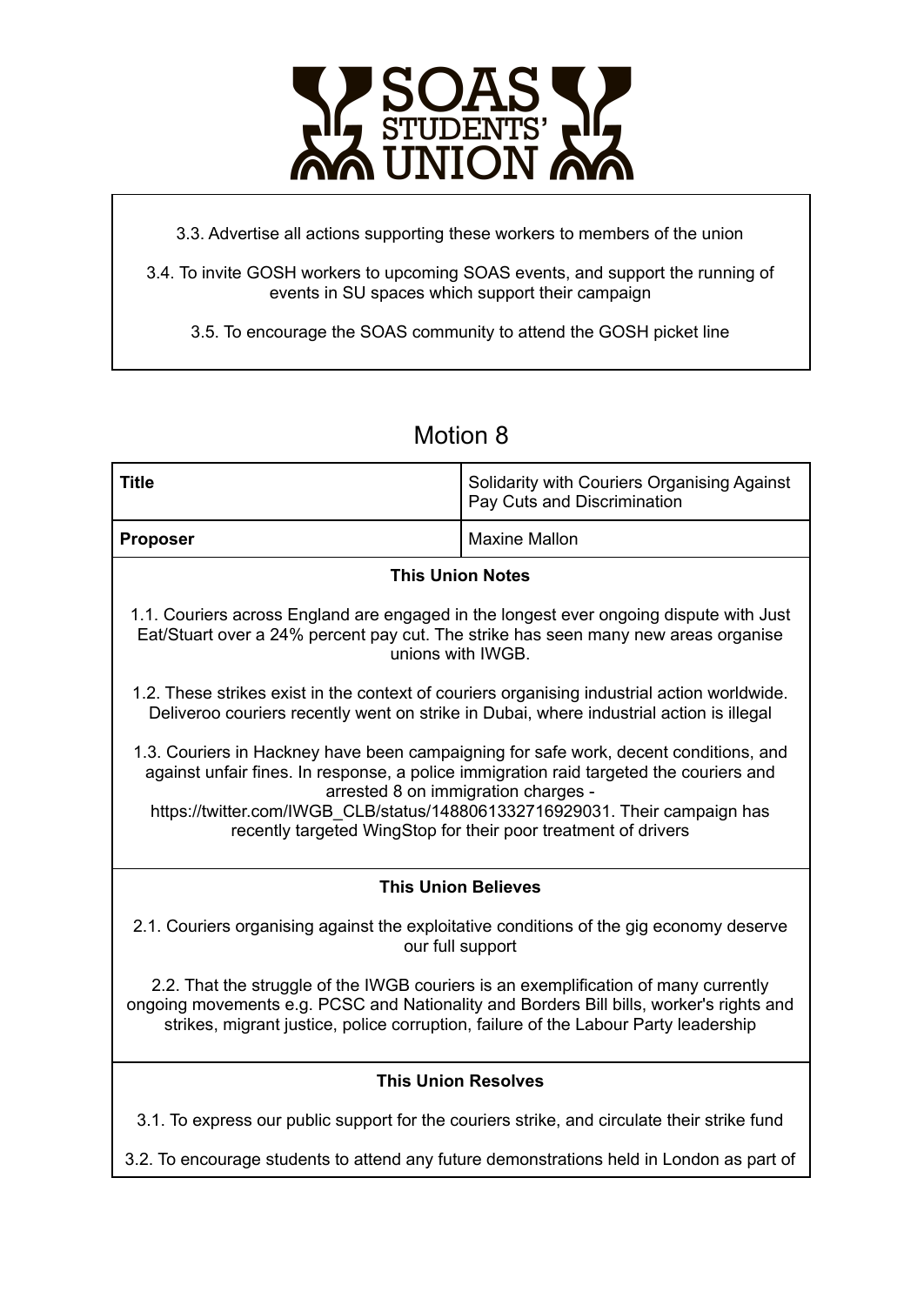

the IWGB couriers campaigns for example. through the updates in the newsletters

| <b>Title</b>                                                                                                                                                                                                                                                                                                                                                                                                                                                                                                                                                                                                                                                                                                                                                                                                                                                                                                                                                                                                                                                                                                                                                                                                                                                                                                                                                                                                                                                                                                                                                                                                | Resist SOAS' Authoritarian Crackdown                                                                                                             |
|-------------------------------------------------------------------------------------------------------------------------------------------------------------------------------------------------------------------------------------------------------------------------------------------------------------------------------------------------------------------------------------------------------------------------------------------------------------------------------------------------------------------------------------------------------------------------------------------------------------------------------------------------------------------------------------------------------------------------------------------------------------------------------------------------------------------------------------------------------------------------------------------------------------------------------------------------------------------------------------------------------------------------------------------------------------------------------------------------------------------------------------------------------------------------------------------------------------------------------------------------------------------------------------------------------------------------------------------------------------------------------------------------------------------------------------------------------------------------------------------------------------------------------------------------------------------------------------------------------------|--------------------------------------------------------------------------------------------------------------------------------------------------|
| <b>Proposer</b>                                                                                                                                                                                                                                                                                                                                                                                                                                                                                                                                                                                                                                                                                                                                                                                                                                                                                                                                                                                                                                                                                                                                                                                                                                                                                                                                                                                                                                                                                                                                                                                             | <b>Abel Harvie-Clark</b>                                                                                                                         |
| <b>This Union Notes</b>                                                                                                                                                                                                                                                                                                                                                                                                                                                                                                                                                                                                                                                                                                                                                                                                                                                                                                                                                                                                                                                                                                                                                                                                                                                                                                                                                                                                                                                                                                                                                                                     |                                                                                                                                                  |
| 1.1. SOAS management have enacted a particularly authoritarian response to activism in<br>the university community, including:<br>- Shutting down the main building in response to the occupation of the management<br>corridor<br>- Denying protestors access to toilets<br>- Lying and misrepresenting the occupation in all student-staff emails, in order to divide the<br>community<br>- Employing "Eviction Response Team" (evictionresponseteam.com), a company priding<br>itself on traveller evictions, to remove the peaceful occupation, resulting in physical<br>injuries to students and emotional distress to the student community at large<br>- Continuing to securitise the campus beyond the occupation, creating a particularly<br>hostile environment for racialised students<br>- Misrepresenting the UCU and Unison industrial action, and undermining the planned<br>marking boycott by devaluing degrees<br>1.2. The proposition to carry out a survey around attitudes to protests on campus, has<br>been initiated by Adam Habib and Lord Hastings (Chair of the Board of Trustees), who<br>already confirmed their intention to change the culture of protest around SOAS<br>1.3. The demands of the occupation are all SU policy, including Fire Habib, the Uyghur<br>Solidarity Society, support for the J4W campaign and UCU and Unison industrial action,<br>implementing BDS policy, and the demands of the Disabled Students Society<br>1.4. The last term (Spring 2022) has seen a number of student occupations across the<br>country, sharing many demands with SOAS SU |                                                                                                                                                  |
| <b>This Union Believes</b>                                                                                                                                                                                                                                                                                                                                                                                                                                                                                                                                                                                                                                                                                                                                                                                                                                                                                                                                                                                                                                                                                                                                                                                                                                                                                                                                                                                                                                                                                                                                                                                  |                                                                                                                                                  |
| 2.1. The actions of the Directors Group during the occupation shows they are incompetent<br>to manage the university. An alternative management should be chosen by and<br>accountable to the student and staff body.                                                                                                                                                                                                                                                                                                                                                                                                                                                                                                                                                                                                                                                                                                                                                                                                                                                                                                                                                                                                                                                                                                                                                                                                                                                                                                                                                                                       |                                                                                                                                                  |
| 2.2. The rights, freedoms and privileges to organise, politically and socially, on campus,                                                                                                                                                                                                                                                                                                                                                                                                                                                                                                                                                                                                                                                                                                                                                                                                                                                                                                                                                                                                                                                                                                                                                                                                                                                                                                                                                                                                                                                                                                                  | have been fought for and won by those before us, and will be stripped back if we do not<br>continue to defend them, and take action to win more. |